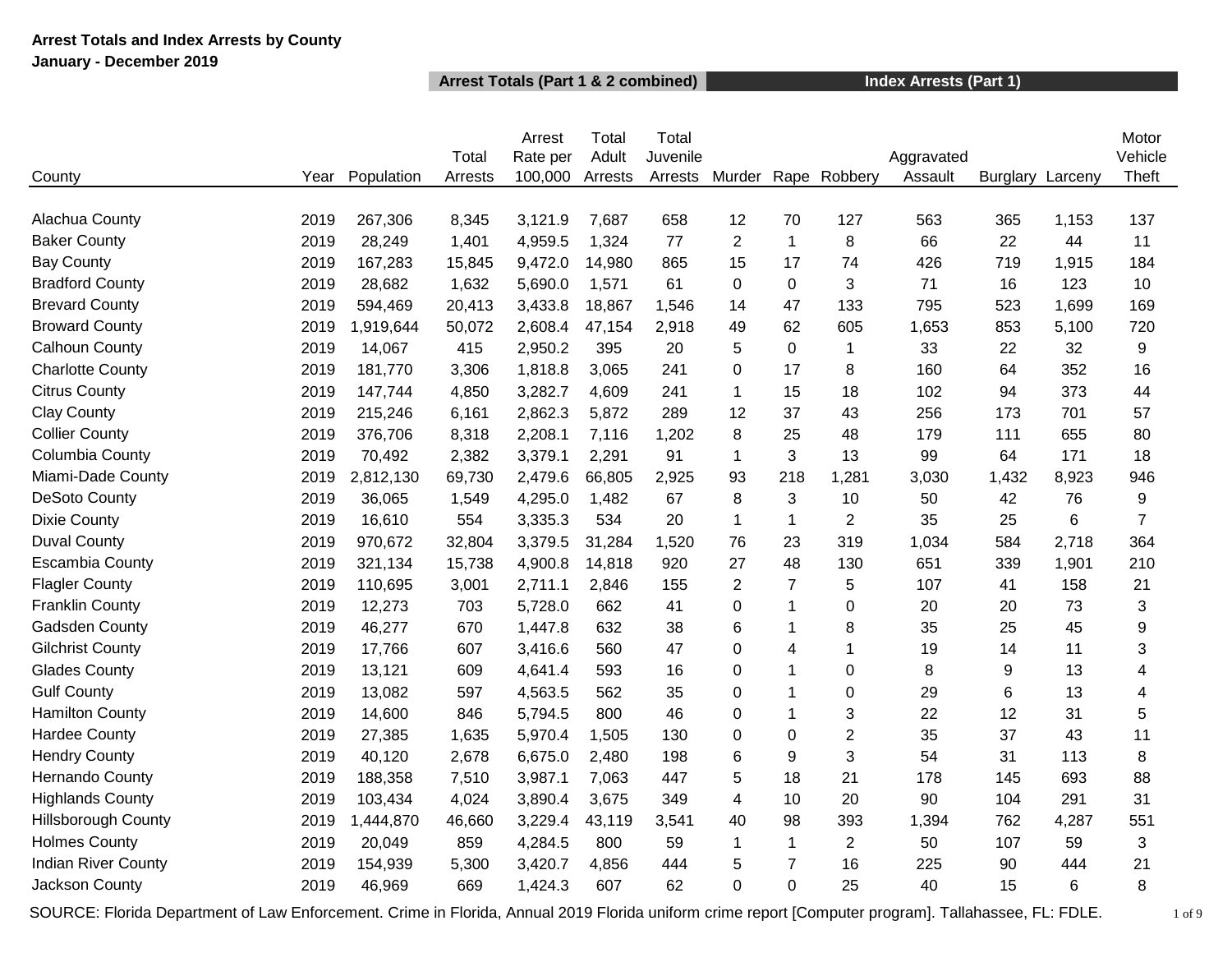**January - December 2019**

Part 2 Arrests

|                            |      |                              | Kidnap/ |                | Simple  | Drug   |                |              |                | Counterfeit/            | Extortion/     |
|----------------------------|------|------------------------------|---------|----------------|---------|--------|----------------|--------------|----------------|-------------------------|----------------|
| County                     | Year | Manslaughter Abduction Arson |         |                | Assault | Arrest | <b>Bribery</b> | Embezzlement | Fraud          | Forgery                 | Blackmail      |
|                            |      |                              |         |                |         |        |                |              |                |                         |                |
| Alachua County             | 2019 | $\mathbf 0$                  | 8       | 1              | 916     | 1,100  | $\mathbf 0$    | 14           | 176            | 23                      | 6              |
| <b>Baker County</b>        | 2019 | $\boldsymbol{0}$             | 0       | 0              | 149     | 225    | 0              | 0            | 11             |                         | 0              |
| <b>Bay County</b>          | 2019 | $\overline{2}$               | 25      | 20             | 1,397   | 3,273  | 1              | 24           | 291            | 60                      | 5              |
| <b>Bradford County</b>     | 2019 | $\boldsymbol{0}$             | 1       | $\mathsf 0$    | 159     | 240    | $\mathbf 0$    | 0            | 21             |                         | 0              |
| <b>Brevard County</b>      | 2019 | 9                            | 27      | 8              | 2,483   | 3,504  | 5              | 21           | 346            | 38                      | 10             |
| <b>Broward County</b>      | 2019 | 11                           | 21      | $\overline{7}$ | 3,781   | 6,021  | $\overline{2}$ | 192          | 783            | 158                     | 5              |
| <b>Calhoun County</b>      | 2019 | $\pmb{0}$                    | 0       | 0              | 64      | 192    | $\Omega$       | 0            | $\overline{2}$ | 1                       | 0              |
| <b>Charlotte County</b>    | 2019 | $\mathbf 0$                  | 1       | $\overline{2}$ | 285     | 814    | 0              | 8            | 25             | 11                      | 0              |
| <b>Citrus County</b>       | 2019 | 3                            | 0       | $\overline{7}$ | 488     | 856    | 0              | 0            | 45             | 19                      |                |
| <b>Clay County</b>         | 2019 | $\mathbf 0$                  | 4       | 3              | 838     | 1,067  | 0              | 0            | 91             | 33                      |                |
| <b>Collier County</b>      | 2019 | 3                            | 3       | 0              | 828     | 1,503  | $\mathbf 0$    | 1            | 101            | 15                      |                |
| Columbia County            | 2019 | $\pmb{0}$                    | 6       | 1              | 182     | 617    | 1              | 0            | 38             | $\overline{7}$          | 0              |
| Miami-Dade County          | 2019 | 16                           | 56      | 23             | 7,164   | 9,092  | 4              | 74           | 906            | 196                     |                |
| <b>DeSoto County</b>       | 2019 | $\pmb{0}$                    | 0       | 1              | 199     | 311    | $\Omega$       | 3            | $\overline{7}$ | $\overline{\mathbf{c}}$ |                |
| <b>Dixie County</b>        | 2019 | $\boldsymbol{0}$             | 3       | 0              | 67      | 174    | 1              | $\Omega$     | 6              | 3                       |                |
| <b>Duval County</b>        | 2019 | 11                           | 15      | 26             | 3,927   | 6,412  | 1              | 109          | 717            | 103                     |                |
| <b>Escambia County</b>     | 2019 | 3                            | 55      | $\overline{2}$ | 2,055   | 2,768  | 0              | 32           | 423            | 37                      | $\Omega$       |
| <b>Flagler County</b>      | 2019 | $\mathbf 0$                  | 1       | 0              | 385     | 572    | 0              | 3            | 27             | 10                      | 0              |
| <b>Franklin County</b>     | 2019 | $\boldsymbol{0}$             | 4       | 1              | 60      | 136    | 0              | 0            | $\pmb{0}$      | $\overline{2}$          | $\overline{2}$ |
| Gadsden County             | 2019 | $\mathbf 0$                  | 2       | $\overline{2}$ | 73      | 154    | 0              | 0            | 18             | 1                       | 0              |
| <b>Gilchrist County</b>    | 2019 | $\mathbf 0$                  | 0       | 1              | 53      | 103    | 0              | 0            | $\overline{2}$ |                         | 0              |
| <b>Glades County</b>       | 2019 | $\mathbf 0$                  |         | 0              | 6       | 219    | 0              | 0            | 3              | 0                       | 0              |
| <b>Gulf County</b>         | 2019 | $\mathbf 0$                  | 0       | 0              | 82      | 134    | 2              | $\Omega$     | 10             | 3                       | 0              |
| <b>Hamilton County</b>     | 2019 | 1                            | 5       | 0              | 82      | 128    | 4              | 0            | 17             | $\overline{2}$          | $\Omega$       |
| <b>Hardee County</b>       | 2019 | $\mathbf 0$                  | 5       | 0              | 190     | 272    | $\overline{2}$ | 0            | 12             | 5                       | 0              |
| <b>Hendry County</b>       | 2019 | $\overline{2}$               | 8       | 0              | 166     | 435    | $\mathbf 0$    | 0            | 17             | 8                       | 0              |
| Hernando County            | 2019 | 1                            | 12      | 3              | 834     | 1,311  | 0              | 11           | 310            | 16                      | 0              |
| <b>Highlands County</b>    | 2019 | $\boldsymbol{0}$             | 6       | 0              | 465     | 537    | $\Omega$       | 0            | 37             | $\overline{7}$          | 0              |
| <b>Hillsborough County</b> | 2019 | 5                            | 36      | 23             | 5,691   | 6,127  | 0              | 147          | 1,321          | 179                     |                |
| <b>Holmes County</b>       | 2019 | $\mathbf 0$                  | 1       | 0              | 109     | 225    | 0              | 0            | 2              | 1                       | $\Omega$       |
| <b>Indian River County</b> | 2019 | $\boldsymbol{0}$             | 0       | 1              | 387     | 1,102  |                | 2            | 60             | 6                       |                |
| Jackson County             | 2019 | 0                            | 3       | $\mathbf 0$    | 46      | 163    |                | 0            | $\Omega$       | 0                       | $\Omega$       |

SOURCE: Florida Department of Law Enforcement. Crime in Florida, Annual 2019 Florida uniform crime report [Computer program]. Tallahassee, FL: FDLE. 2 of 9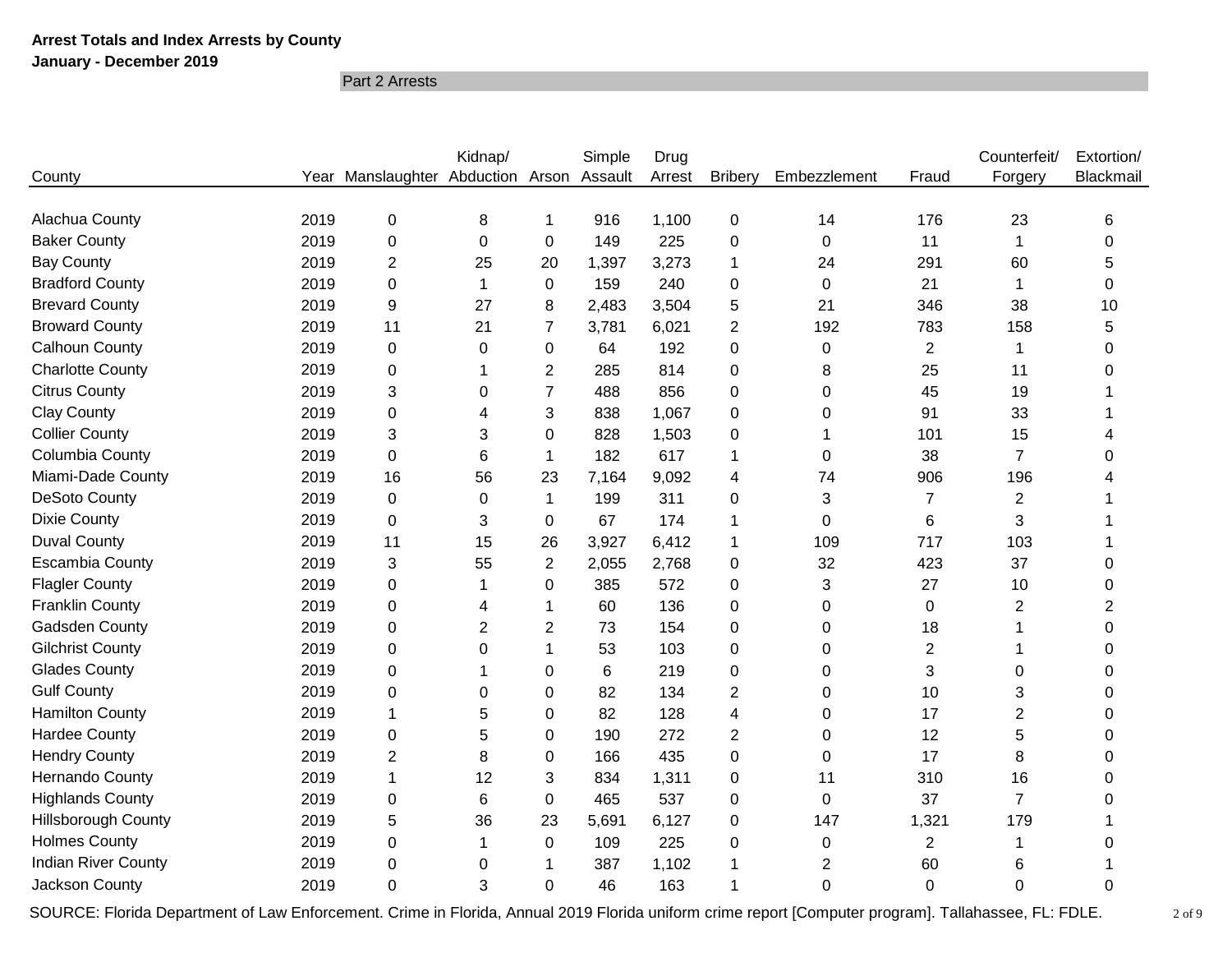### **January - December 2019**

Part 2 Arrests, continued

|                            |      |                  |                                | Non-Forcible     | Stolen         |            | Destruction/   |                |                | Weapons Liquor Law |        |
|----------------------------|------|------------------|--------------------------------|------------------|----------------|------------|----------------|----------------|----------------|--------------------|--------|
| County                     |      |                  | Year Intimidation Prostitution | Sex Offenses     | Property       | <b>DUI</b> | Vandalism      | Gambling       | Violations     | Violations         | Misc.  |
|                            |      |                  |                                |                  |                |            |                |                |                |                    |        |
| Alachua County             | 2019 | 10               | 0                              | 35               | 16             | 301        | 89             | $\overline{2}$ | 124            | 174                | 2,923  |
| <b>Baker County</b>        | 2019 | 11               | 0                              | 4                | 3              | 74         | 8              | 0              | 8              | 15                 | 738    |
| <b>Bay County</b>          | 2019 | 29               | 13                             | 110              | 33             | 443        | 175            | 0              | 121            | 233                | 6,240  |
| <b>Bradford County</b>     | 2019 | 3                | 0                              | 4                | 6              | 37         | 14             | 0              | $\overline{7}$ | 14                 | 902    |
| <b>Brevard County</b>      | 2019 | 66               | 56                             | 70               | 30             | 1,554      | 167            | 3              | 123            | 322                | 8,191  |
| <b>Broward County</b>      | 2019 | 51               | 211                            | 174              | 333            | 2,063      | 300            | $\overline{7}$ | 458            | 260                | 26,192 |
| <b>Calhoun County</b>      | 2019 | $\boldsymbol{0}$ | 0                              | 0                | 8              | 9          | 4              | 0              | $\overline{7}$ | $\overline{2}$     | 24     |
| <b>Charlotte County</b>    | 2019 | $\overline{2}$   | 0                              | $\overline{7}$   | 9              | 273        | 27             | 0              | 19             | 32                 | 1,174  |
| <b>Citrus County</b>       | 2019 | $\overline{7}$   | 0                              | 29               | 11             | 237        | 39             | $\Omega$       | 110            | $\overline{2}$     | 2,349  |
| <b>Clay County</b>         | 2019 | 6                | 4                              | 14               | 43             | 322        | 64             | 0              | 67             | 5                  | 2,320  |
| <b>Collier County</b>      | 2019 | 18               | 5                              | 36               | 3              | 677        | 59             | 12             | 54             | 34                 | 3,856  |
| Columbia County            | 2019 | 13               | $\overline{2}$                 | $\boldsymbol{9}$ | 12             | 168        | 15             | 0              | 24             | 15                 | 903    |
| Miami-Dade County          | 2019 | 670              | 297                            | 408              | 126            | 1,710      | 736            | 45             | 698            | 1,266              | 30,316 |
| <b>DeSoto County</b>       | 2019 | 12               | 0                              | 8                | 6              | 38         | 5              | 0              | 10             | 12                 | 736    |
| <b>Dixie County</b>        | 2019 | 12               | $\Omega$                       | 4                | 3              | 19         | 9              | $\Omega$       | $\overline{7}$ | $\overline{2}$     | 166    |
| <b>Duval County</b>        | 2019 | 94               | 143                            | 239              | 64             | 1,797      | 349            | 0              | 489            | 994                | 12,195 |
| <b>Escambia County</b>     | 2019 | 50               | 10                             | 89               | 36             | 759        | 209            |                | 145            | 86                 | 5,672  |
| <b>Flagler County</b>      | 2019 | 28               | 0                              | 8                | 31             | 232        | 10             | 1              | 20             | 5                  | 1,327  |
| <b>Franklin County</b>     | 2019 | $\mathbf{2}$     | 0                              | 3                | 0              | 13         | 14             | 0              | 9              | 4                  | 336    |
| Gadsden County             | 2019 | $\overline{2}$   | 0                              | 3                | 1              | 68         | 12             | 0              | 39             | 14                 | 152    |
| <b>Gilchrist County</b>    | 2019 | $\mathbf 0$      | 0                              | 3                | $\overline{2}$ | 24         | 5              | 0              | 7              | 11                 | 343    |
| <b>Glades County</b>       | 2019 | $\boldsymbol{0}$ | $\Omega$                       | 0                | $\mathbf 1$    | 19         | $\overline{2}$ | $\Omega$       | 3              | 1                  | 319    |
| <b>Gulf County</b>         | 2019 | $\overline{2}$   | 0                              | 5                | 0              | 17         | 6              | 0              | 3              | 4                  | 276    |
| <b>Hamilton County</b>     | 2019 | 3                | $\Omega$                       | 3                | $\mathbf 0$    | 14         | 8              | 0              | 10             | $\overline{c}$     | 493    |
| <b>Hardee County</b>       | 2019 | $\mathbf 1$      | 0                              | 10               | 3              | 35         | 11             | 0              | 11             | 3                  | 947    |
| <b>Hendry County</b>       | 2019 | 15               | 0                              | $\overline{7}$   | 1              | 109        | 35             | 0              | 22             | 9                  | 1,620  |
| Hernando County            | 2019 | 16               | 11                             | 24               | 54             | 281        | 80             | 1              | 21             | 5                  | 3,371  |
| <b>Highlands County</b>    | 2019 | 12               | 0                              | 25               | 12             | 128        | 30             | 0              | 58             | 14                 | 2,143  |
| <b>Hillsborough County</b> | 2019 | 103              | 302                            | 199              | 26             | 3,431      | 370            | 1              | 748            | 75                 | 20,350 |
| <b>Holmes County</b>       | 2019 | 3                | 0                              | 6                | $\overline{2}$ | 13         | 14             | 0              | $\overline{7}$ | $\overline{c}$     | 251    |
| <b>Indian River County</b> | 2019 | 31               | 22                             | 82               | 9              | 367        | 47             | 0              | 37             | 55                 | 2,282  |
| Jackson County             | 2019 | $\mathbf 1$      | $\Omega$                       | $\overline{2}$   | 0              | 51         | 5              | $\Omega$       | 19             | 10                 | 274    |

SOURCE: Florida Department of Law Enforcement. Crime in Florida, Annual 2019 Florida uniform crime report [Computer program]. Tallahassee, FL: FDLE. 3 of 9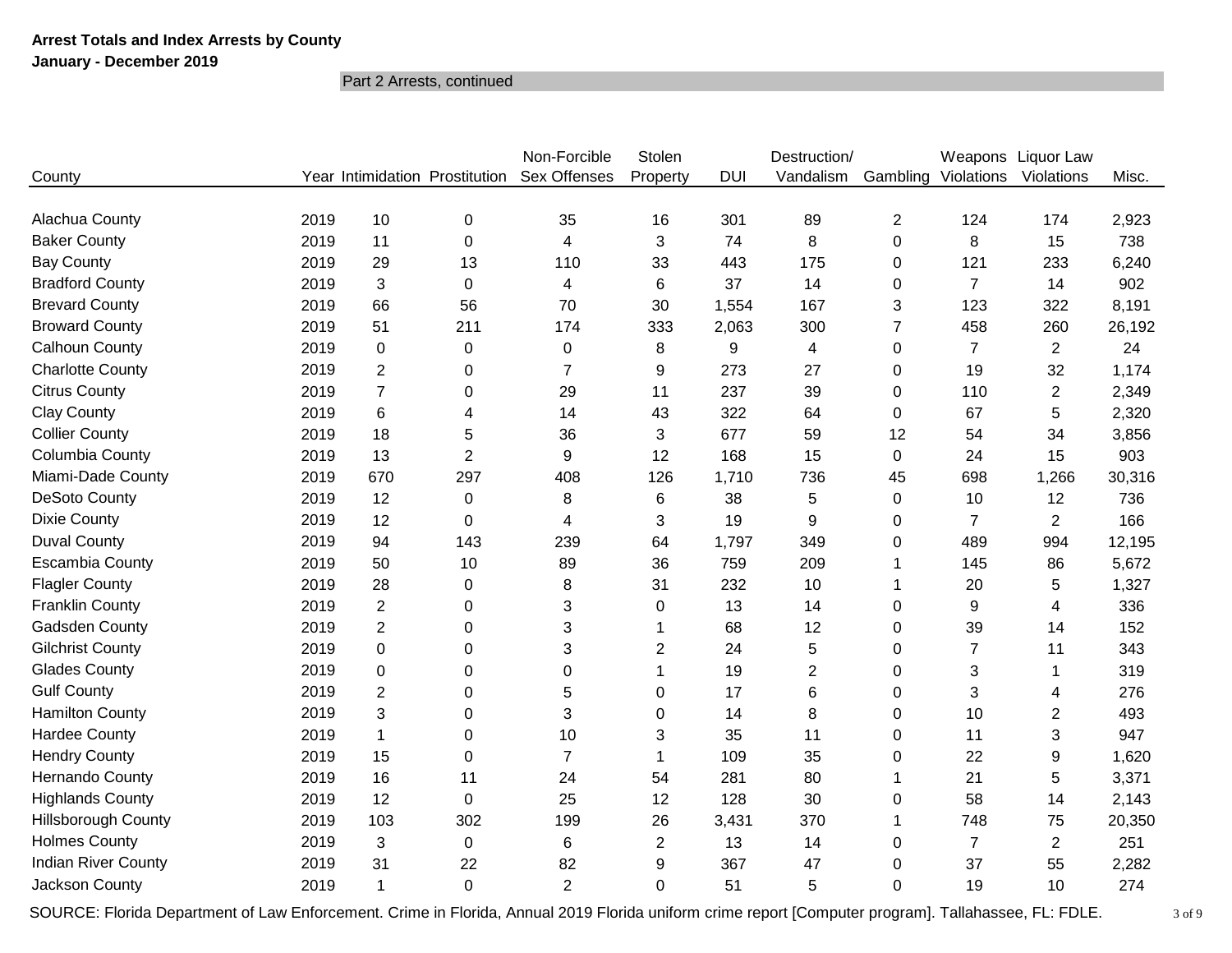### **Arrest Totals and Index Arrests by County January - December 2019**

### **Arrest Totals (Part 1 & 2 combined) Index Arrests (Part 1)**

|                          |      |            |         | Arrest   | Total   | Total                   |                |                |                  |            |                 |         | Motor          |
|--------------------------|------|------------|---------|----------|---------|-------------------------|----------------|----------------|------------------|------------|-----------------|---------|----------------|
|                          |      |            | Total   | Rate per | Adult   | Juvenile                |                |                |                  | Aggravated |                 |         | Vehicle        |
| County                   | Year | Population | Arrests | 100,000  | Arrests | Arrests                 | Murder         |                | Rape Robbery     | Assault    | <b>Burglary</b> | Larceny | Theft          |
| Jefferson County         | 2019 | 14,776     | 522     | 3,532.8  | 451     | 71                      | 0              | $\overline{c}$ | 3                | 22         | 38              | 27      | $\sqrt{3}$     |
| Lafayette County         | 2019 | 8,482      | 308     | 3,631.2  | 304     | $\overline{\mathbf{4}}$ | $\overline{2}$ | $\mathbf{1}$   | $\mathbf 0$      | 8          | 4               | 5       | 5              |
| Lake County              | 2019 | 357,247    | 8,913   | 2,494.9  | 8,442   | 471                     | 4              | 35             | 53               | 353        | 178             | 912     | 107            |
| Lee County               | 2019 | 735,148    | 20,436  | 2,779.8  | 18,630  | 1,806                   | 13             | 51             | 154              | 546        | 233             | 1,533   | 126            |
| Leon County              | 2019 | 296,499    | 7,382   | 2,489.7  | 6,731   | 651                     | 26             | 19             | 51               | 322        | 167             | 892     | 137            |
| Levy County              | 2019 | 41,330     | 1,871   | 4,527.0  | 1,786   | 85                      | $\mathbf{1}$   | 8              | 3                | 243        | 60              | 50      | 32             |
| <b>Liberty County</b>    | 2019 | 8,772      | 457     | 5,209.8  | 440     | 17                      | 0              | 0              | 0                | 23         | 18              | 10      | 5              |
| <b>Madison County</b>    | 2019 | 19,570     | 490     | 2,503.8  | 458     | 32                      | 0              | 3              | $\overline{2}$   | 28         | 13              | 14      | 1              |
| <b>Manatee County</b>    | 2019 | 392,004    | 13,775  | 3,514.0  | 12,826  | 949                     | 23             | 61             | 176              | 697        | 230             | 1,396   | 127            |
| <b>Marion County</b>     | 2019 | 360,421    | 13,329  | 3,698.2  | 12,322  | 1,007                   | 31             | 74             | 110              | 628        | 287             | 1,505   | 186            |
| <b>Martin County</b>     | 2019 | 158,598    | 4,477   | 2,822.9  | 4,179   | 298                     | 4              | 22             | 27               | 114        | 65              | 288     | 55             |
| Monroe County            | 2019 | 76,212     | 6,843   | 8,978.9  | 6,704   | 139                     | $\mathbf{1}$   | 11             | 20               | 139        | 57              | 268     | 29             |
| Nassau County            | 2019 | 85,070     | 4,318   | 5,075.8  | 4,090   | 228                     | $\overline{2}$ | 6              | $\boldsymbol{9}$ | 135        | 84              | 125     | 28             |
| <b>Okaloosa County</b>   | 2019 | 201,514    | 11,247  | 5,581.2  | 10,633  | 614                     | 15             | 24             | 22               | 254        | 115             | 716     | 91             |
| <b>Okeechobee County</b> | 2019 | 41,808     | 2,127   | 5,087.5  | 1,936   | 191                     | 3              | 6              | 18               | 66         | 21              | 82      | 21             |
| <b>Orange County</b>     | 2019 | 1,386,080  | 38,200  | 2,756.0  | 35,252  | 2,948                   | 73             | 127            | 512              | 1,955      | 1,165           | 4,552   | 847            |
| Osecola County           | 2019 | 370,552    | 11,719  | 3,162.6  | 11,115  | 604                     | 14             | 54             | 94               | 456        | 157             | 1,219   | 57             |
| Palm Beach County        | 2019 | 1,447,857  | 40,492  | 2,796.7  | 37,272  | 3,220                   | 63             | 90             | 483              | 1,640      | 758             | 4,250   | 523            |
| Pasco County             | 2019 | 527,122    | 19,523  | 3,703.7  | 18,098  | 1,425                   | 15             | 83             | 154              | 548        | 311             | 1,980   | 249            |
| <b>Pinellas County</b>   | 2019 | 978,045    | 36,352  | 3,716.8  | 33,420  | 2,932                   | 23             | 79             | 175              | 966        | 552             | 3,184   | 376            |
| Polk County              | 2019 | 690,606    | 29,360  | 4,251.3  | 27,213  | 2,147                   | 11             | 57             | 139              | 842        | 438             | 1,839   | 212            |
| <b>Putnam County</b>     | 2019 | 73,268     | 2,716   | 3,706.9  | 2,593   | 123                     | $\mathbf{1}$   | 5              | 19               | 102        | 76              | 358     | 48             |
| St. Johns County         | 2019 | 254,412    | 4,511   | 1,773.1  | 4,308   | 203                     | $\overline{7}$ | 18             | 30               | 174        | 63              | 308     | 85             |
| St. Lucie County         | 2019 | 309,359    | 9,855   | 3,185.6  | 8,494   | 1,361                   | 15             | 26             | 64               | 411        | 118             | 557     | 92             |
| Santa Rosa County        | 2019 | 179,054    | 6,477   | 3,617.3  | 6,100   | 377                     | 5              | 26             | 19               | 119        | 103             | 492     | 40             |
| Sarasota County          | 2019 | 421,685    | 10,698  | 2,537.0  | 10,295  | 403                     | 10             | 31             | 69               | 281        | 254             | 1,144   | 81             |
| Seminole County          | 2019 | 471,735    | 13,135  | 2,784.4  | 12,066  | 1,069                   | 5              | 38             | 87               | 391        | 197             | 1,433   | 100            |
| <b>Sumter County</b>     | 2019 | 128,633    | 3,243   | 2,521.1  | 3,038   | 205                     | $\overline{2}$ | $\mathbf{1}$   | 16               | 123        | 57              | 220     | 35             |
| <b>Suwannee County</b>   | 2019 | 45,423     | 1,805   | 3,973.8  | 1,723   | 82                      | 3              | $\overline{7}$ | 8                | 86         | 65              | 130     | 16             |
| <b>Taylor County</b>     | 2019 | 22,458     | 989     | 4,403.8  | 903     | 86                      | 0              | 1              | $\mathbf 0$      | 53         | 29              | 49      | 8              |
| <b>Union County</b>      | 2019 | 15,505     | 451     | 2,908.7  | 416     | 35                      | 0              | 6              | $\overline{2}$   | 14         | 13              | 33      | $\overline{2}$ |
| <b>Volusia County</b>    | 2019 | 538,703    | 28,456  | 5,282.3  | 27,190  | 1,266                   | 21             | 35             | 154              | 1,185      | 669             | 1,937   | 242            |

SOURCE: Florida Department of Law Enforcement. Crime in Florida, Annual 2019 Florida uniform crime report [Computer program]. Tallahassee, FL: FDLE. 4 of 9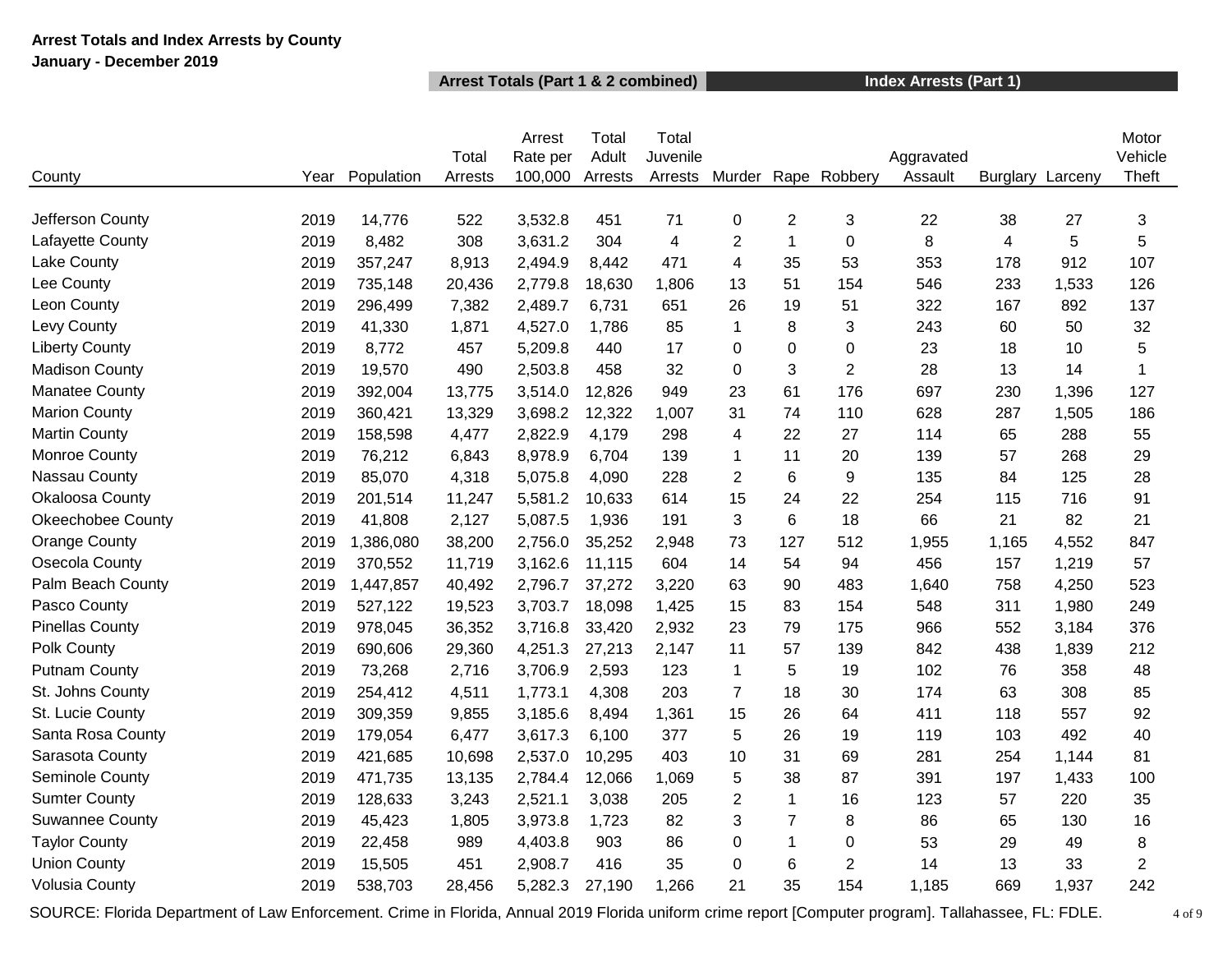**January - December 2019**

Part 2 Arrests

|                          |      |                                           | Kidnap/        |                | Simple         | Drug   |                |                |       | Counterfeit/   | Extortion/              |
|--------------------------|------|-------------------------------------------|----------------|----------------|----------------|--------|----------------|----------------|-------|----------------|-------------------------|
| County                   |      | Year Manslaughter Abduction Arson Assault |                |                |                | Arrest | <b>Bribery</b> | Embezzlement   | Fraud | Forgery        | Blackmail               |
|                          |      |                                           |                |                |                |        |                |                |       |                |                         |
| Jefferson County         | 2019 | $\pmb{0}$                                 | 5              | $\Omega$       | 46             | 134    | 0              | 0              | 10    | $\overline{2}$ | 0                       |
| Lafayette County         | 2019 | $\pmb{0}$                                 | 0              | 0              | $\overline{7}$ | 28     | 0              | 0              | 1     | 1              | 0                       |
| Lake County              | 2019 | 0                                         | 4              | 3              | 1,117          | 1,830  | 0              | 16             | 157   | 33             | 0                       |
| Lee County               | 2019 | 6                                         | 3              | 4              | 2,026          | 3,657  | 1              | 82             | 319   | 32             | $\boldsymbol{0}$        |
| Leon County              | 2019 | 5                                         | 9              | 5              | 889            | 1,468  | 0              | 11             | 201   | 33             | 3                       |
| Levy County              | 2019 | $\pmb{0}$                                 |                | $\mathbf 0$    | 53             | 433    | 0              | 0              | 2     |                | 0                       |
| <b>Liberty County</b>    | 2019 | $\pmb{0}$                                 | 0              | 0              | 30             | 126    | 0              | 0              | 3     | 1              | 0                       |
| <b>Madison County</b>    | 2019 | 0                                         | 3              | 0              | 61             | 163    | 0              | 0              | 10    | 1              | 0                       |
| <b>Manatee County</b>    | 2019 | $\mathsf 0$                               | 19             | 1              | 1,822          | 1,846  | 0              | 33             | 327   | 75             | $\overline{c}$          |
| <b>Marion County</b>     | 2019 | $\pmb{0}$                                 | 17             | 8              | 1,709          | 1,815  | 1              | 6              | 181   | 19             |                         |
| <b>Martin County</b>     | 2019 | $\mathbf{2}$                              | $\overline{c}$ | $\mathbf{2}$   | 466            | 882    | 0              | 0              | 84    | 10             |                         |
| Monroe County            | 2019 | $\mathsf 0$                               | 2              | $\mathbf 0$    | 445            | 842    | 0              | 22             | 109   | 6              | 0                       |
| Nassau County            | 2019 | $\pmb{0}$                                 | $\overline{7}$ | $\mathbf{2}$   | 309            | 853    | $\Omega$       | 3              | 58    | 12             | $\overline{\mathbf{c}}$ |
| Okaloosa County          | 2019 | 1                                         | 10             | $\overline{2}$ | 1,002          | 2,188  | 1              | $\mathbf 1$    | 228   | 20             | $\mathbf 0$             |
| <b>Okeechobee County</b> | 2019 | 0                                         | 0              | 0              | 290            | 400    | $\Omega$       | 3              | 9     | 5              | 0                       |
| <b>Orange County</b>     | 2019 | 9                                         | 94             | 12             | 4,850          | 6,867  | 4              | 18             | 408   | 107            | 7                       |
| Osecola County           | 2019 | $\mathbf 1$                               | 11             | $\overline{2}$ | 2,465          | 1,864  | 0              | 25             | 158   | 13             | 0                       |
| Palm Beach County        | 2019 | $\mathbf{2}$                              | 36             | 16             | 3,849          | 5,633  | $\Omega$       | 76             | 417   | 100            | 10                      |
| Pasco County             | 2019 | $\mathbf{1}$                              | 26             | 14             | 3,406          | 3,168  | 0              | 24             | 553   | 95             | $\overline{7}$          |
| <b>Pinellas County</b>   | 2019 | $\overline{7}$                            | 21             | 23             | 4,871          | 5,733  | 1              | 49             | 551   | 103            | 5                       |
| Polk County              | 2019 | 5                                         | $\overline{7}$ | 3              | 3,950          | 5,666  | $\overline{2}$ | 3              | 307   | 44             | 3                       |
| <b>Putnam County</b>     | 2019 | 0                                         | $\overline{2}$ | 0              | 384            | 731    | 0              | 0              | 39    | 3              | 0                       |
| St. Johns County         | 2019 | 3                                         | $\overline{2}$ | 3              | 595            | 747    | 0              | 5              | 79    | 10             | 3                       |
| St. Lucie County         | 2019 | $\overline{c}$                            | 3              | $\overline{2}$ | 1,323          | 1,254  | $\overline{c}$ | 13             | 114   | 7              |                         |
| Santa Rosa County        | 2019 | 1                                         | 12             | 3              | 677            | 1,316  | 1              | $\overline{2}$ | 86    | 5              | 0                       |
| Sarasota County          | 2019 | 5                                         | 12             | $\mathbf 1$    | 1,023          | 1,824  | 0              | 3              | 236   | 19             | 0                       |
| Seminole County          | 2019 | $\mathsf 0$                               | 24             | 4              | 1,998          | 1,868  | 0              | 11             | 343   | 26             |                         |
| <b>Sumter County</b>     | 2019 | $\mathbf 0$                               | 5              | $\mathbf 0$    | 367            | 1,039  | $\overline{2}$ | 0              | 45    | 4              | 0                       |
| <b>Suwannee County</b>   | 2019 | 0                                         | 2              | 0              | 139            | 314    | 0              | 0              | 22    | $\overline{2}$ | 0                       |
| <b>Taylor County</b>     | 2019 | 0                                         | 2              | 0              | 172            | 228    | 0              | 0              | 3     |                | 0                       |
| <b>Union County</b>      | 2019 | 0                                         | 0              | 0              | 18             | 57     | 1              | 0              | 0     |                | 0                       |
| <b>Volusia County</b>    | 2019 | 4                                         | 43             | $\overline{7}$ | 3,394          | 4,398  | 0              | 0              | 286   | 41             | $\overline{2}$          |

SOURCE: Florida Department of Law Enforcement. Crime in Florida, Annual 2019 Florida uniform crime report [Computer program]. Tallahassee, FL: FDLE. 5 of 9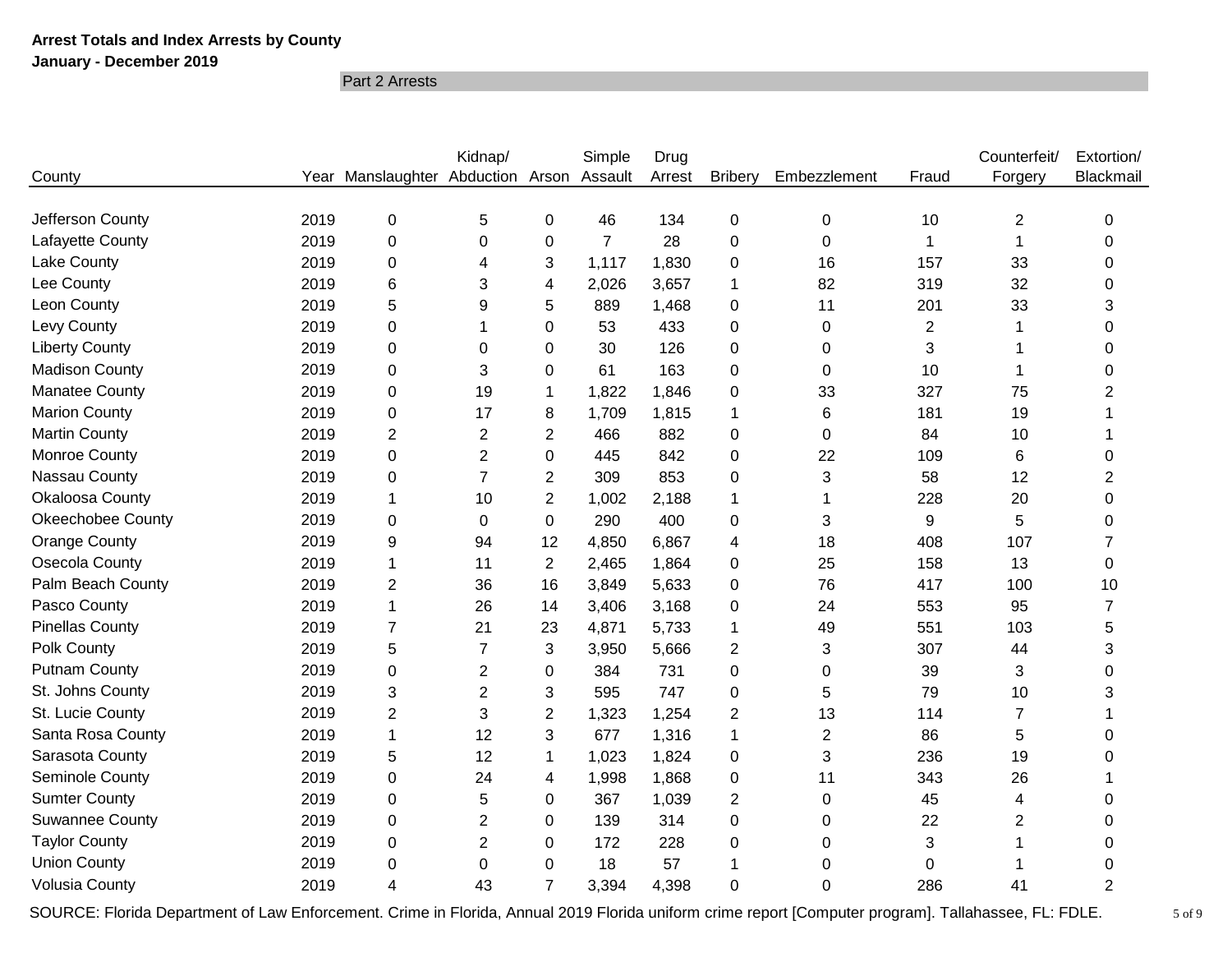### **January - December 2019**

Part 2 Arrests, continued

|                          |      |                |                                | Non-Forcible   | Stolen         |            | Destruction/   |                |            | Weapons Liquor Law |        |
|--------------------------|------|----------------|--------------------------------|----------------|----------------|------------|----------------|----------------|------------|--------------------|--------|
| County                   |      |                | Year Intimidation Prostitution | Sex Offenses   | Property       | <b>DUI</b> | Vandalism      | Gambling       | Violations | Violations         | Misc.  |
|                          |      |                |                                |                |                |            |                |                |            |                    |        |
| Jefferson County         | 2019 | 8              | $\overline{2}$                 | $\mathbf{1}$   | 1              | 54         | $\overline{2}$ | 0              | 16         | 6                  | 140    |
| Lafayette County         | 2019 | 1              | 0                              | 0              | 1              | 5          | 3              | 0              | 6          | 0                  | 230    |
| Lake County              | 2019 | 11             |                                | 36             | 52             | 540        | 75             | $\overline{2}$ | 76         | 89                 | 3,229  |
| Lee County               | 2019 | 21             | 32                             | 44             | 12             | 1,449      | 133            | $\Omega$       | 154        | 393                | 9,412  |
| Leon County              | 2019 | 4              | 47                             | 54             | 20             | 434        | 121            | 10             | 108        | 181                | 2,165  |
| Levy County              | 2019 | $\overline{2}$ | 0                              | 3              | 9              | 67         | 17             | 0              | 37         | 3                  | 846    |
| <b>Liberty County</b>    | 2019 | 0              | 0                              | 3              | 0              | 12         | 4              | 0              | 1          | 0                  | 221    |
| <b>Madison County</b>    | 2019 | 3              | $\Omega$                       | $\overline{2}$ | $\overline{7}$ | 24         | $\overline{7}$ | 0              | 16         | 1                  | 131    |
| <b>Manatee County</b>    | 2019 | 47             | 44                             | 57             | 36             | 830        | 103            | 1              | 155        | 47                 | 5,620  |
| <b>Marion County</b>     | 2019 | 13             | 4                              | 43             | 30             | 356        | 135            | 0              | 108        | 35                 | 6,027  |
| <b>Martin County</b>     | 2019 | 6              | 69                             | 38             | 4              | 464        | 46             | 0              | 23         | 98                 | 1,705  |
| Monroe County            | 2019 | 10             | 0                              | 14             | 3              | 518        | 50             | 0              | 20         | 13                 | 4,264  |
| Nassau County            | 2019 | 94             |                                | 15             | 30             | 689        | 23             | $\Omega$       | 59         | 13                 | 1,759  |
| Okaloosa County          | 2019 | 17             | 4                              | 47             | $\overline{7}$ | 489        | 126            | 0              | 85         | 834                | 4,948  |
| <b>Okeechobee County</b> | 2019 | 0              | $\Omega$                       | 8              | 11             | 141        | 18             | $\Omega$       | 13         | 3                  | 1,009  |
| Orange County            | 2019 | 95             | 81                             | 157            | 42             | 1,623      | 344            | 0              | 422        | 766                | 13,063 |
| Osecola County           | 2019 | 28             | 15                             | 97             | $\,6$          | 467        | 76             | $\Omega$       | 73         | 3                  | 4,364  |
| Palm Beach County        | 2019 | 100            | 174                            | 119            | 53             | 2,214      | 363            | 16             | 488        | 806                | 18,213 |
| Pasco County             | 2019 | 33             | 21                             | 138            | 90             | 766        | 224            | 1              | 202        | 66                 | 7,348  |
| <b>Pinellas County</b>   | 2019 | 802            | 95                             | 207            | 73             | 2,300      | 314            | 0              | 170        | 2,770              | 12,902 |
| Polk County              | 2019 | 48             | 227                            | 96             | 19             | 775        | 154            | 0              | 212        | 159                | 14,142 |
| <b>Putnam County</b>     | 2019 | 3              | $\pmb{0}$                      | 5              | 8              | 51         | 24             | 0              | 18         | 11                 | 828    |
| St. Johns County         | 2019 | 4              | 1                              | 32             | 6              | 596        | 40             | 1              | 22         | 16                 | 1,661  |
| St. Lucie County         | 2019 | 5              | 36                             | 46             | 23             | 430        | 161            | $\Omega$       | 129        | 67                 | 4,954  |
| Santa Rosa County        | 2019 | 27             | 0                              | 48             | 4              | 417        | 59             | 0              | 48         | 4                  | 2,963  |
| Sarasota County          | 2019 | 24             | 12                             | 108            | 13             | 759        | 75             | 0              | 76         | 63                 | 4,575  |
| Seminole County          | 2019 | 42             | 34                             | 45             | 20             | 752        | 91             | 0              | 67         | 53                 | 5,505  |
| <b>Sumter County</b>     | 2019 | 9              | 0                              | 10             | 1              | 147        | 20             | $\Omega$       | 30         | 3                  | 1,107  |
| <b>Suwannee County</b>   | 2019 | 18             | 0                              | 13             | 3              | 78         | 4              | 0              | 18         | $\overline{7}$     | 870    |
| <b>Taylor County</b>     | 2019 | 9              | 0                              | $\mathbf{1}$   | 3              | 65         | 12             | 0              | 16         | 5                  | 332    |
| <b>Union County</b>      | 2019 | 5              | $\mathbf 0$                    | 4              | $\mathbf 0$    | 15         | 3              | 0              | 3          | 1                  | 273    |
| <b>Volusia County</b>    | 2019 | 27             | 73                             | 62             | 36             | 867        | 159            | 3              | 155        | 389                | 14,267 |

SOURCE: Florida Department of Law Enforcement. Crime in Florida, Annual 2019 Florida uniform crime report [Computer program]. Tallahassee, FL: FDLE. 6 of 9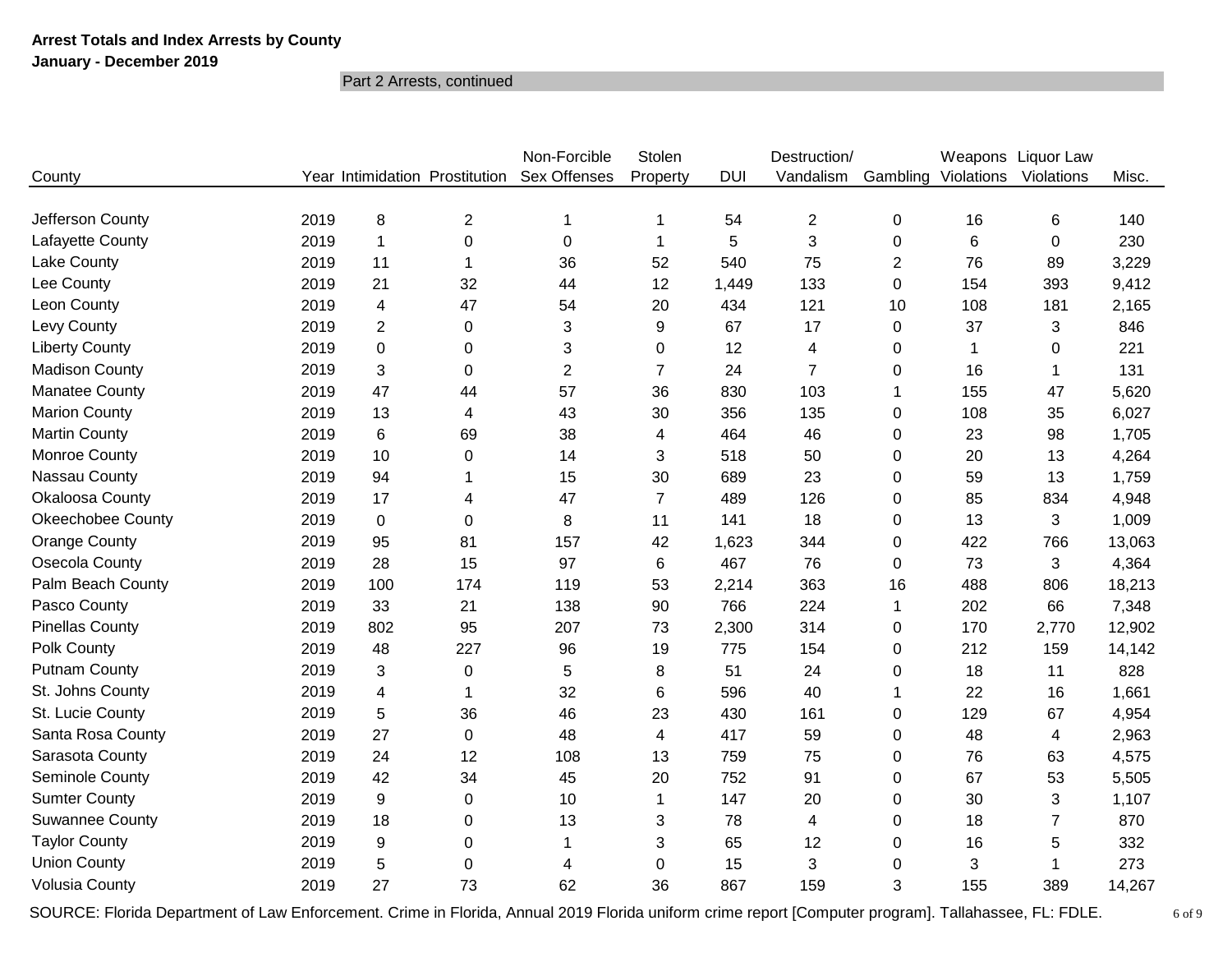### **Arrest Totals (Part 1 & 2 combined) Index Arrests (Part 1)**

|                          |      |                 | Total   | Arrest<br>Rate per | Total<br>Adult  | Total<br>Juvenile |        |      |              | Aggravated |          |         | Motor<br>Vehicle |
|--------------------------|------|-----------------|---------|--------------------|-----------------|-------------------|--------|------|--------------|------------|----------|---------|------------------|
| County                   | Year | Population      | Arrests | 100,000            | Arrests         | Arrests           | Murder |      | Rape Robbery | Assault    | Burglary | Larceny | <b>Theft</b>     |
| <b>Wakulla County</b>    | 2019 | 32,976          | 978     | 2,965.8            | 912             | 66                |        |      | 5            | -30        | 34       | 135     | 14               |
| <b>Walton County</b>     | 2019 | 70,071          | 2,613   | 3,729.1            | 2,412           | 201               |        | 9    | 3            | 108        | 47       | 173     | 27               |
| <b>Washington County</b> | 2019 | 25,387          | 1.270   | 5,002.6            | 1,208           | 62                |        |      | 3            | 36         | 18       | 50      | 11               |
| Florida                  |      | 2019 21.208.589 | 679,221 |                    | 3,202.6 634,574 | 44.647            | 787    | ,765 | 6,006        | 24,607     | 13,560   | 64,088  | 7,779            |

Updated 05/2020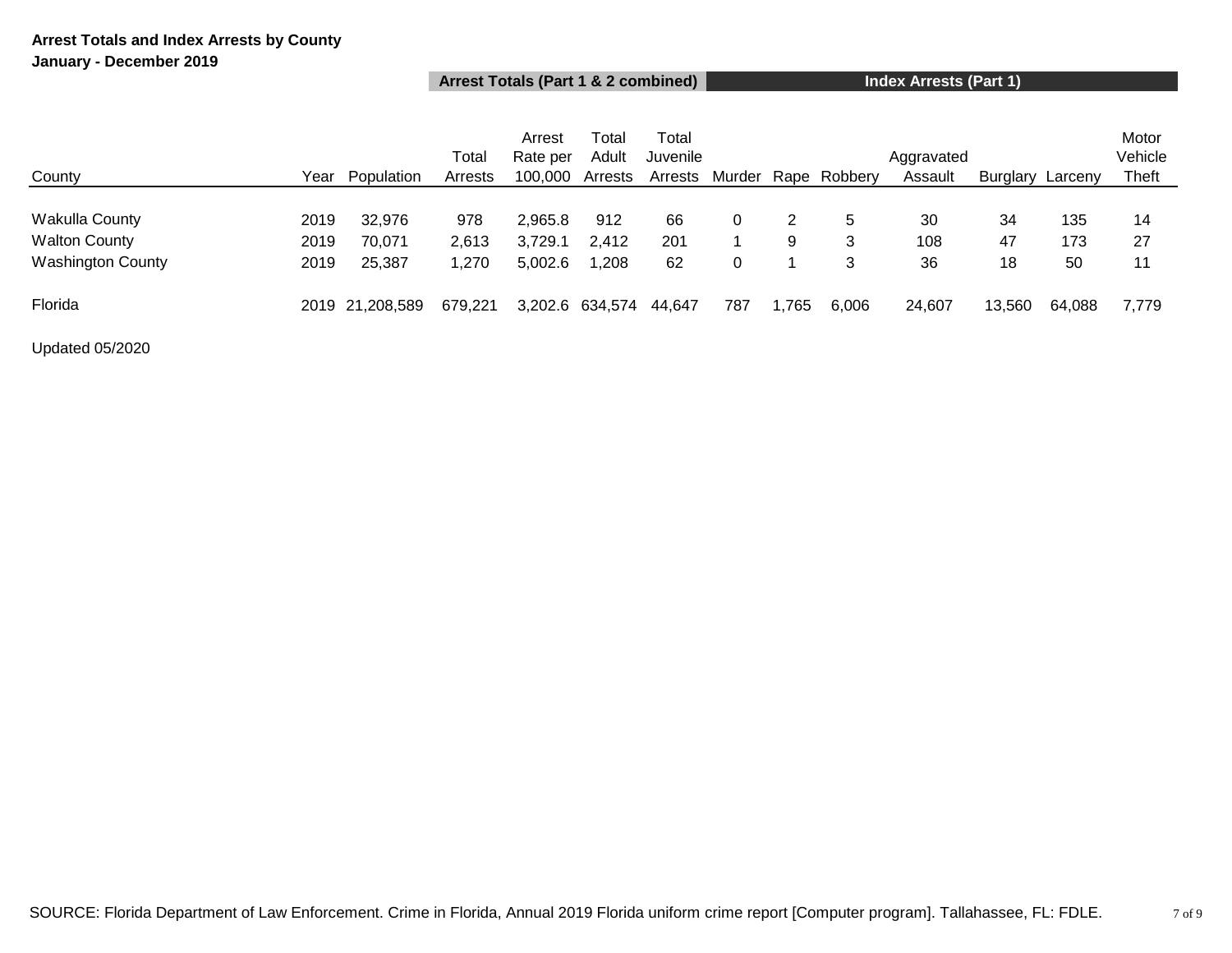### **January - December 2019**

Part 2 Arrests

| County                   |      | Year Manslaughter Abduction Arson Assault | Kidnap/ |     | Simple | Drug<br>Arrest | <b>Bribery</b> | Embezzlement | Fraud  | Counterfeit/<br>Forgery | Extortion/<br>Blackmail |
|--------------------------|------|-------------------------------------------|---------|-----|--------|----------------|----------------|--------------|--------|-------------------------|-------------------------|
|                          |      |                                           |         |     |        |                |                |              |        |                         |                         |
| <b>Wakulla County</b>    | 2019 | 0                                         |         |     | 51     | 242            |                |              | 6      | 5                       | 0                       |
| <b>Walton County</b>     | 2019 | 0                                         |         | 3   | 410    | 258            |                | 0            | 36     | 17                      | 0                       |
| <b>Washington County</b> | 2019 | 0                                         | 0       |     | 156    | 493            | 3              | 0            | 14     | 5                       | 0                       |
| Florida                  | 2019 | 121                                       | 696     | 252 | 77,981 | 110,152        | 45             | 1,047        | 11.227 | 1,808                   | 91                      |

Updated 05/2020